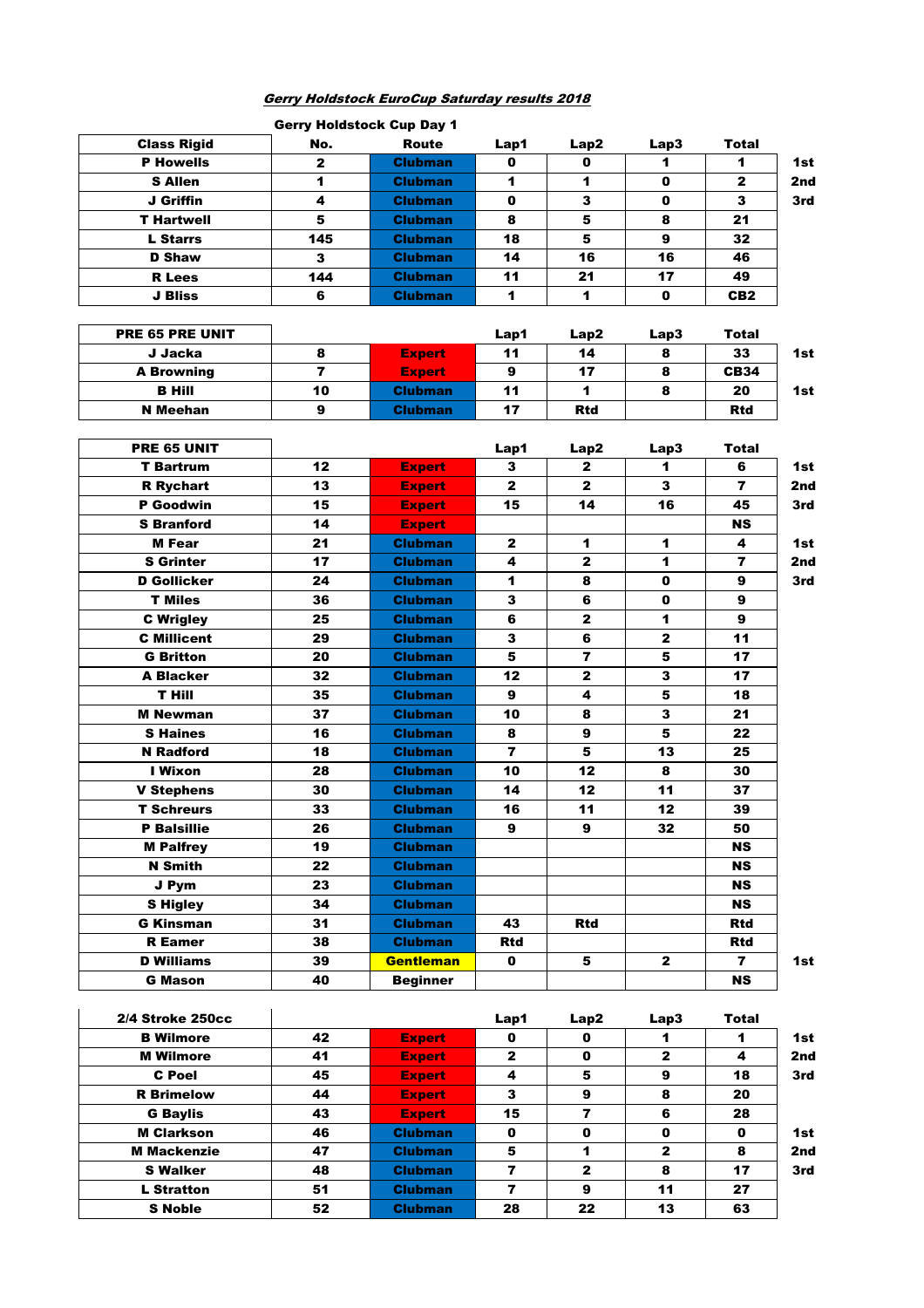| <b>B Millychap</b>       | 49  | <b>Clubman</b>   |                         |                         |                         | <b>NS</b>    |     |
|--------------------------|-----|------------------|-------------------------|-------------------------|-------------------------|--------------|-----|
| <b>A Hunt</b>            | 27  | <b>Clubman</b>   | <b>Rtd</b>              |                         |                         | <b>Rtd</b>   |     |
| <b>T Sullivan</b>        | 50  | <b>Clubman</b>   | 8                       | <b>Rtd</b>              |                         | <b>Rtd</b>   |     |
| <b>K Lloyd</b>           | 54  | <b>Gentleman</b> | 3                       | 1                       | 0                       | 4            | 1st |
| <b>C</b> Atherton        | 53  | <b>Gentleman</b> | 8                       | 3                       | $\blacktriangleleft$    | 12           | 2nd |
|                          |     |                  |                         |                         |                         |              |     |
| <b>TwinShock</b>         |     |                  | Lap1                    | Lap2                    | Lap3                    | Total        |     |
| <b>A Taylor</b>          | 68  | <b>Expert</b>    | 6                       | $\mathbf{z}$            | O                       | 8            | 1st |
| <b>S</b> Koote           | 65  | <b>Expert</b>    | $\mathbf{2}$            | 8                       | 0                       | 10           | 2nd |
| <b>M</b> Watmore         | 67  | <b>Expert</b>    | $\overline{7}$          | $\mathbf{2}$            | 1                       | 10           | 3rd |
| <b>W</b> Eves            | 58  | <b>Expert</b>    | 8                       | 5                       | $\overline{7}$          | 20           |     |
| P Cook                   | 62  | <b>Expert</b>    | 21                      |                         |                         | 21           |     |
| <b>S</b> Young           | 56  | <b>Expert</b>    | 5                       | 13                      | 5                       | 23           |     |
| I Pape                   | 60  | <b>Expert</b>    | $\overline{\mathbf{z}}$ | 10                      | $\overline{\mathbf{z}}$ | 24           |     |
| <b>N</b> Boxall          | 59  | <b>Expert</b>    | 11                      | 12                      | 6                       | 29           |     |
| <b>S Peak</b>            | 55  | <b>Expert</b>    | 14                      | 8                       | 8                       | 30           |     |
| <b>R</b> Woodfield       | 11  | <b>Expert</b>    | 10                      | 3                       | 18                      | 31           |     |
| <b>D</b> Giltrow         | 57  | <b>Expert</b>    | 17                      | 13                      | 15                      | 45           |     |
| <b>S Clements</b>        | 63  | <b>Expert</b>    |                         |                         |                         | <b>NS</b>    |     |
| <b>G Howard</b>          | 61  | <b>Expert</b>    | <b>Rtd</b>              |                         |                         | <b>Rtd</b>   |     |
| <b>M</b> Goodall         | 66  | <b>Expert</b>    | <b>Rtd</b>              |                         |                         | <b>Rtd</b>   |     |
| <b>N</b> Adams           | 85  | <b>Clubman</b>   | 0                       | 0                       | 0                       | 0            | 1st |
| J Zottl                  | 83  | <b>Clubman</b>   | $\mathbf{2}$            | 0                       | 0                       | 2            | 2nd |
| <b>M</b> Peberdy         | 70  | <b>Clubman</b>   | $\mathbf{2}$            | 0                       | 1                       | 3            | 3rd |
| <b>P</b> Brimelow        | 84  | <b>Clubman</b>   | 6                       | $\mathbf{1}$            | $\mathbf{z}$            | 9            |     |
| <b>C</b> Mowlam          | 86  | <b>Clubman</b>   | 1                       | 8                       | 1                       | 10           |     |
| <b>S</b> Reece           | 80  | <b>Clubman</b>   | 0                       | 9                       | $\mathbf{2}$            | 11           |     |
| I Leysham                | 78  | <b>Clubman</b>   | 5                       | $\mathbf 3$             | $\mathbf{3}$            | 11           |     |
| <b>S</b> Evans           | 71  | <b>Clubman</b>   | $\mathbf{z}$            | $\overline{7}$          | 3                       | 12           |     |
| <b>J McCabe</b>          | 79  | <b>Clubman</b>   | 5                       | $\overline{\mathbf{r}}$ | $\mathbf 0$             | 12           |     |
| <b>A Nolan</b>           | 76  | <b>Clubman</b>   | 8                       | 1                       | 4                       | 13           |     |
| <b>C</b> Cook            | 82  | <b>Clubman</b>   | 6                       | 4                       | 6                       | 16           |     |
| J Hillier                | 74  | <b>Clubman</b>   | 10                      | 4                       | $\mathbf{2}$            | 16           |     |
| N Cox                    | 73  | <b>Clubman</b>   | 13                      | 5                       | 4                       | 22           |     |
| <b>M</b> Evans           | 69  | <b>Clubman</b>   | 16                      | 5                       | $\mathbf{2}$            | 23           |     |
| <b>B</b> Andrews         | 72  | <b>Clubman</b>   | 18                      | 6                       | 6                       | 30           |     |
| <b>N Haskins</b>         | 88  | <b>Clubman</b>   | 14                      | 14                      | 14                      | 42           |     |
| <b>J W Teerds</b>        | 64  | <b>Clubman</b>   | 21                      | 42                      | 48                      | 111          |     |
| <b>M</b> Smith           | 75  | <b>Clubman</b>   |                         |                         |                         | NS.          |     |
| L Payne                  | 81  | <b>Clubman</b>   |                         |                         |                         | <b>NS</b>    |     |
| <b>S Pinker</b>          | 77  | <b>Clubman</b>   | <b>Rtd</b>              |                         |                         | Rtd          |     |
| <b>K Lessiter</b>        | 89  | <b>Gentleman</b> | 1                       | 3                       | 2                       | 6            | 1st |
| <b>R</b> Ayres           | 87  | <b>Gentleman</b> | 15                      | 15                      | 3                       | 33           | 2nd |
| <b>S</b> Inker           | 90  | <b>Gentleman</b> |                         |                         |                         | <b>NS</b>    |     |
| <b>J Mowlam</b>          | 91  | <b>Beginner</b>  | 10                      | 0                       | 0                       | 10           | 1st |
|                          |     |                  |                         |                         |                         |              |     |
| <b>Modern SideCar</b>    |     |                  | Lap1                    | Lap2                    | Lap3                    | <b>Total</b> |     |
| <b>N Scott/G Scott</b>   | 108 | <b>Expert</b>    | 6                       | 6                       | 4                       | 16           | 1st |
| P Pesterfield/D Smith    | 95  | <b>Expert</b>    | 15                      | 18                      | 18                      | 51           | 2nd |
| <b>N Hannam/B Pocock</b> | 94  | <b>Expert</b>    | 18                      | 24                      | 34                      | 76           | 3rd |
| <b>R Head/A Jacobs</b>   | 93  | <b>Expert</b>    | 14                      | <b>Rtd</b>              |                         | <b>Rtd</b>   |     |

P Collins/J Collins **98** Clubman 12 16 11 39 J Dando/L Blanchard | 107 | Clubman | 19 | 9 | 18 | 46 H Dando/D Alpe | 101 | Clubman | 23 | 8 | 15 | 46

P Fishlock/D Merrell 105 Clubman 1 0 0 1 1st L Ethridge/D Denyer | 103 Clubman | 0 | 9 | 4 | 13 | 2nd K Jarvis/J Grossman 102 Clubman 11 6 5 22 3rd **B Dreze/B Dreze 96 Clubman 14 2 9 25** D Nourish/A Wright | 99 | Clubman | 10 | 8 | 8 | 26